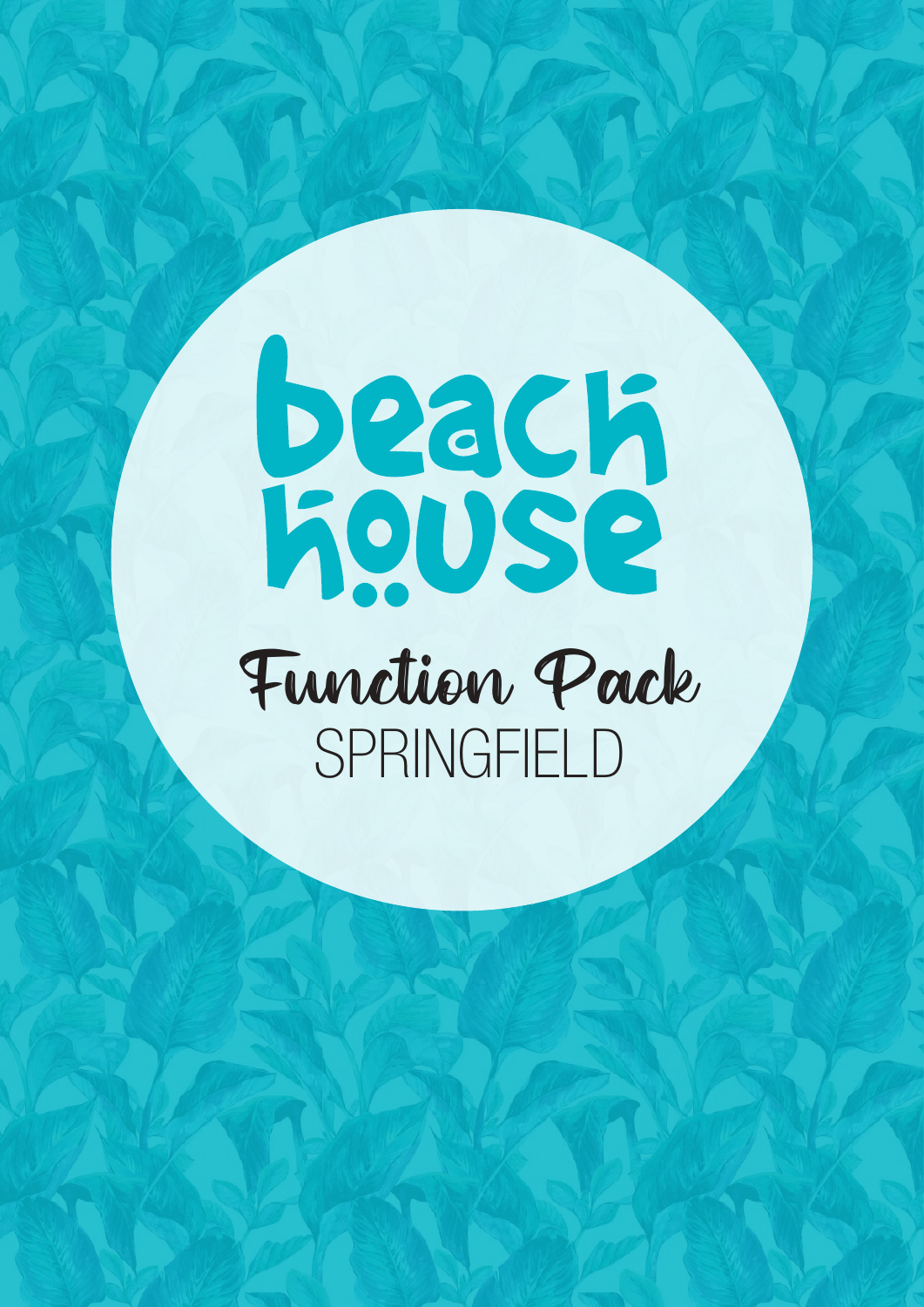Information

## About Us

#### Beach House Bar & Grill SPRINGFIELD is a fabulous function venue that can make your next event one to remember.

WE WOULD LOVE TO ACCOMMODATE YOUR NEXT FUNCTION. WHETHER IT'S A SMALL GATHERING OR LARGE PARTY.

From morning meetings & cocktail parties, to set menu dinner functions, there are a range of packages to suit every need and budget. Our venue is perfect for your event and our functions team is ready to help you decide or offer advice.

Feel free to talk to us about any special requests you may have and we will do our best to accommodate your needs. OUR FUNCTIONS TEAM WILL BE HAPPY TO DISCUSS YOUR REQUIREMENTS.



**Conveniently located at ORION SPRINGFIELD CENTRAL.**  SHOP 40 ORION SPRINGFIELD CENTRal 1 main street springfield central qld, 4300





**Contact a member of our functions team today to arrange your next event.** 



**facebook.com/BeachHouseSpringfield**  $\textrm{USEBARGRILL}.\textrm{COM} \quad \textrm{23} \quad \textrm{SPRINGFIELD@BEACHHOUSEBARGRILL}.\textrm{COM}$ 

 $\sim$  07 3420  $\mu$  3420  $\mu$  3420  $\mu$  3420  $\mu$  3420  $\mu$  3420  $\mu$  3420  $\mu$ 

Main Street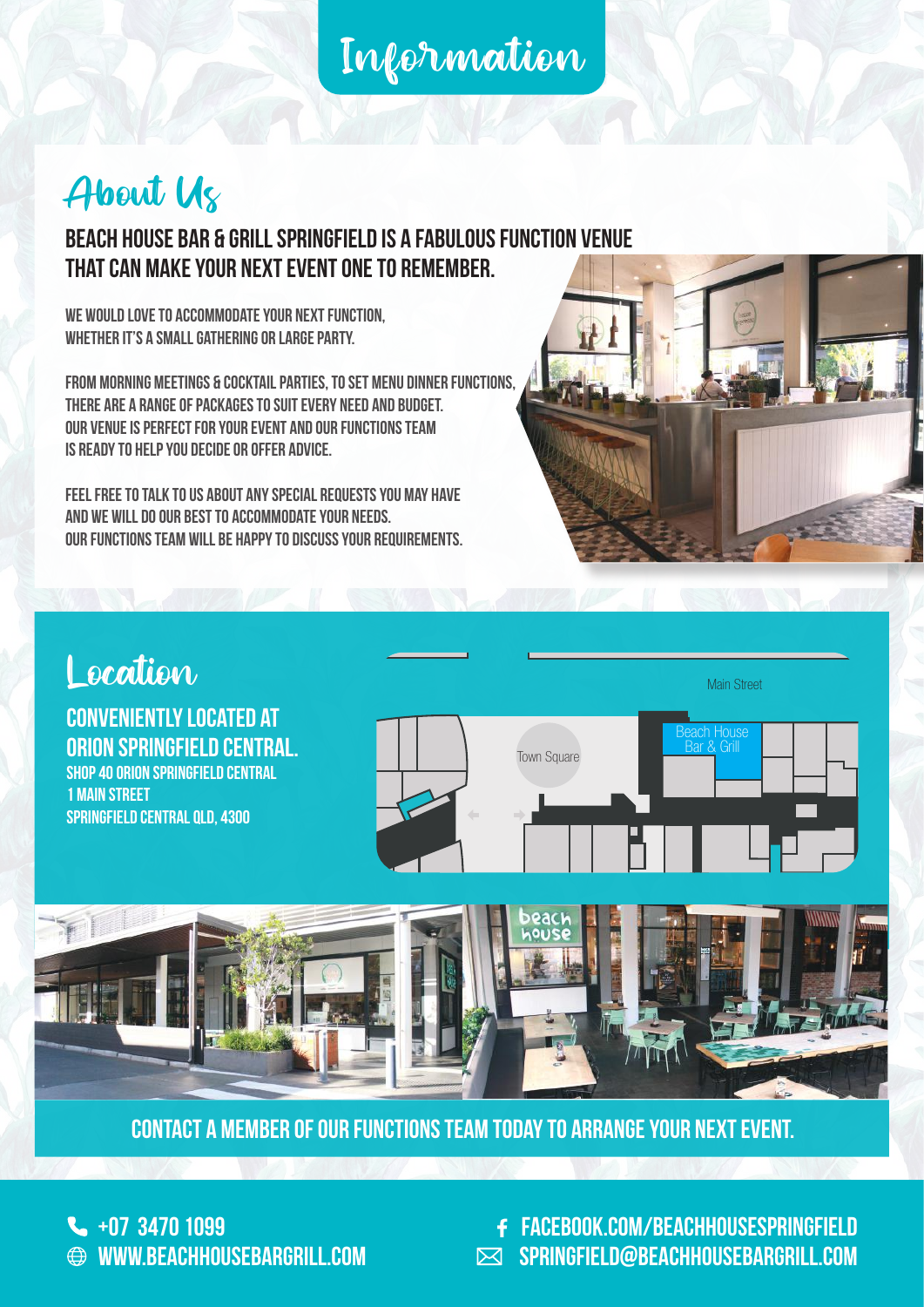## Function Areas

## Maximum Capacity

| <b>AREA</b>     | <b>PRIVATE DINING ROOM</b> | <b>WHOLE VENUE</b><br><b>INSIDE ONLY</b> | <b>WHOLE VENUE</b><br><b>INCLUDING OUTSIDE</b> |  |
|-----------------|----------------------------|------------------------------------------|------------------------------------------------|--|
| <b>COCKTAIL</b> | 24                         | 240                                      | 480                                            |  |
| <b>SET MENU</b> | 12                         | 110                                      | 240                                            |  |

## Venue Map



Minimum spends apply in some circumstances but may be flexible depending on requirements and day function is held. Please ask our function team for more information on how we can cater for your special occasion.

 $\sim$  07 3420  $\mu$  3420  $\mu$  3420  $\mu$  3420  $\mu$  3420  $\mu$  3420  $\mu$  3420  $\mu$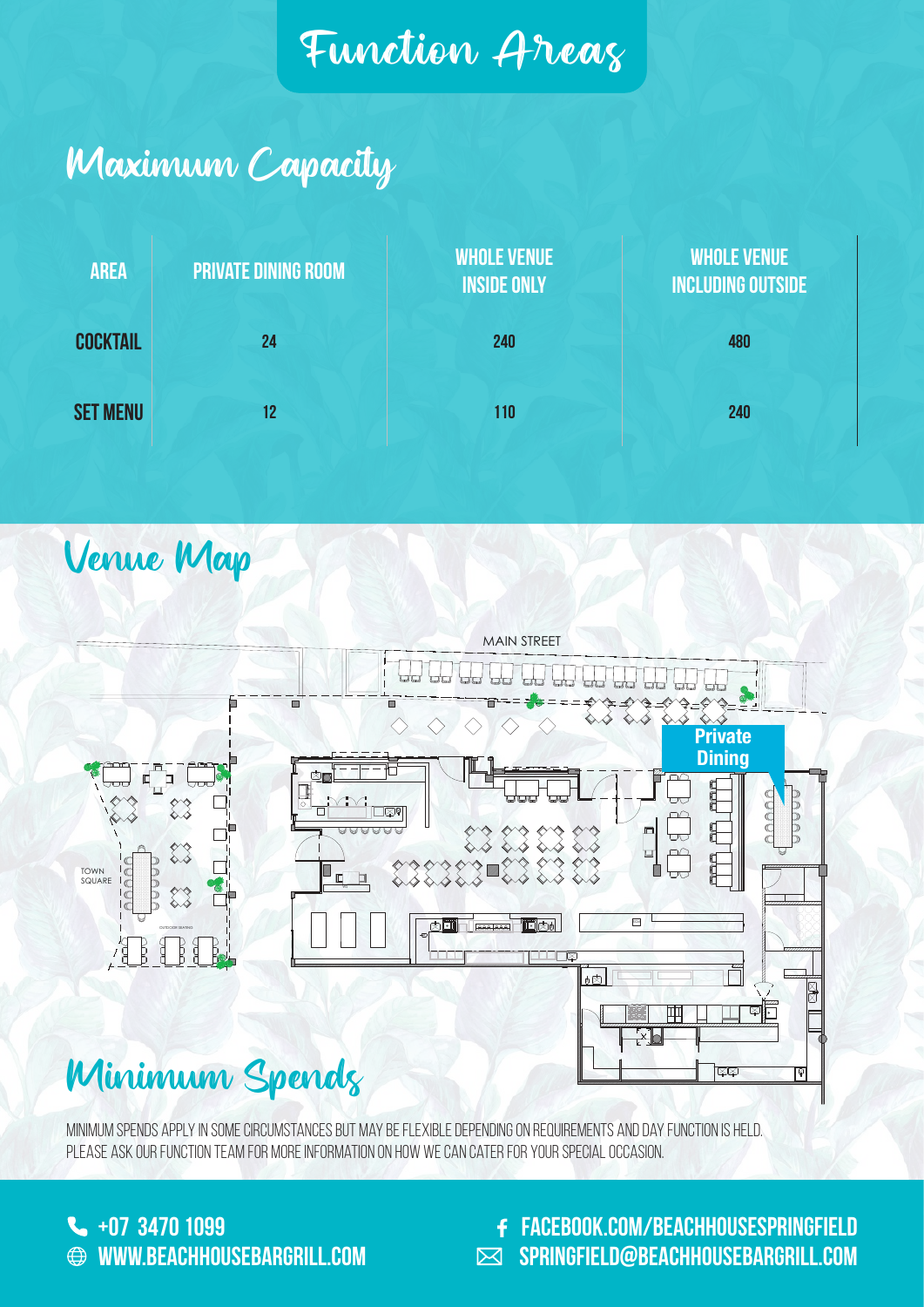

## Canapé Prices

**Selection of 4 for \$20 pp**

**Selection of 6 for \$30 pp**

**Selection of 8 for \$40 pp**

**Add additional items for \$5 each**

 $\sim$  17  $\sqrt{2}$  3420 0714  $\sim$  2420 0714  $\sim$  251

Canapé Menu **Chicken Wings in Peri Peri (MG) or bbq sauce Prawn Spring Rolls Salt & Pepper Squid Bites Coconut Prawns with Sweet Chilli Sauce Vegetable Spring Rolls (v) Vegetable Samosas (v) Margherita Arancini Balls (V) Satay Chicken Skewers in Satay Sauce (MG) Meatballs with Rich Tomato Sauce & Parmesan (MG) Falafel (V+Vegan + mg) Thai Fish Cakes (MG) Crumbed Cheesy Sticks (v)**

**dietary information V - Vegetarian | MG - minimal gluten | MGO minimal gluten option - plese ask our staff At beach house we do our best to cater for people with food allergies and dietary requirements. However, we cannot guarantee an environment completely free from allergens, so traces of some ingredients may still be present in our meals.**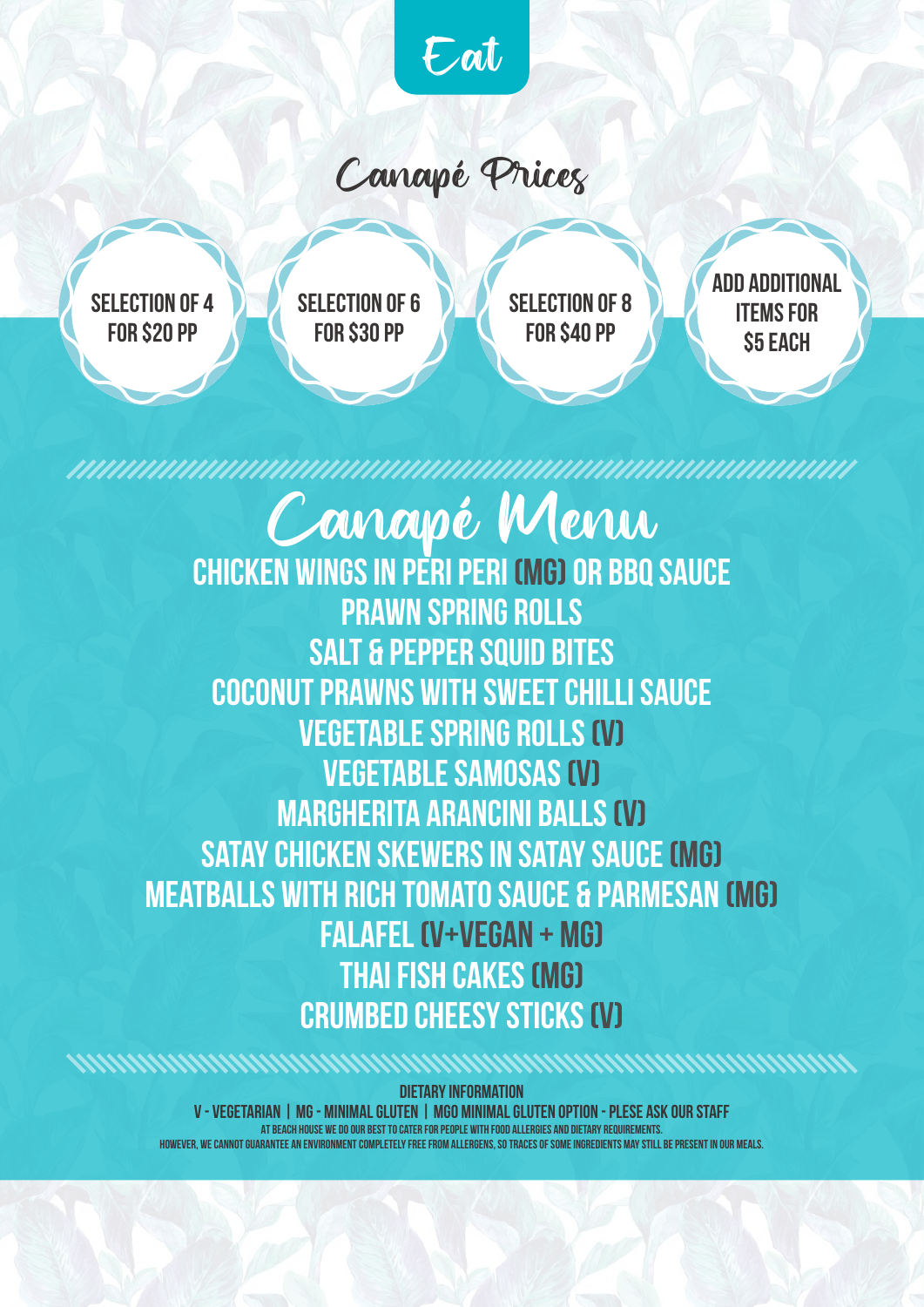

## Set Menus |**25-120 persons Alternate Drop (choose 2 items per course)**









**ENTRÉE** CAESAR SALAD - COS LETTUCE, CROUTONS, BACON, CEASAR DRESSING & PARMESAN CHEESE (MGO) Salt & Pepper Calamari served with Lemon Wedges & Garlic Aioli Sauce (MG) Margherita Arancini Balls with Mozzerella & a Rich Napoli Sauce (V) Crispy Chicken Wings with BBQ Sauce & Ranch Dressing (MG)

**MAIN COURSE** 2006 EYE FILLET WITH MASHED POTATOES, SEASONAL VEGETABLES & MUSHROOM SAUCE (MGO) Gnocchi Napolitana - Rich Napolitana Sauce & Fresh Grated Parmesan Cheese (V) Life Saver Chicken - Grilled Chicken, Half Avocado, Mustard cream Sauce, Garden Salad & Chips (MGo) Fish 'N' Chips - Freshly Battered Hake, Coleslaw, Chips, Lemon Wedge & Tartare Sauce Char Grilled Salmon - Basil Pesto, Smashed Potato & Broccoli (MG)

#### **DESSERT** HOME MADE STICKY DATE PUDDING WITH CARAMEL SAUCE (MG+V) Home Baked Chocolate Brownie with Chocolate Sauce (v) FRESH FRUIT SALAD WITH WHIPPED CREAM ( Home Made Apple Crumble with Vanilla Ice Cream (v)

#### **BREAKFAST BUFFET/ plated breakfast \$20 pp**

Bacon, Scrambled Eggs, Beans, Mushrooms, Toast with Museli, Fresh Fruit with Tea & Coffee & Choice of Juices

**Muffin Break \$18 pp** Freshly Baked Muffins served with Tea & Coffee

#### **High Tea \$25 pp** Freshly Baked Muffins & a Selection of Cakes WITH A SANDWICH PLATTER WITH TEA AND COFFEE

## Group Meetings

#### **Ask our functions team for more information and pricing on how they can arrange your next team meeting, whether it be**

**Breakfast | Morning Tea | Lunch | Afternoon Tea | Dinner | Drinks**

**dietary information**

**V - Vegetarian | MG - minimal gluten | MGO minimal gluten option - plese ask our staff At beach house we do our best to cater for people with food allergies and dietary requirements.**

**However, we cannot guarantee an environment completely free from allergens, so traces of some ingredients may still be present in our meals.**

**+07 3470 1099** +07 3420 0711 www.beachhousebargrill.com **www.beachhousebargrill.com** +07 3420 0711 www.beachhousebargrill.com

**facebook.com/BeachHouseSpringfield**  $\textrm{USEBARGRILL}.\textrm{COM} \quad \textrm{23} \quad \textrm{SPRINGFIELD@BEACHHOUSEBARGRILL}.\textrm{COM}$ 

 $\sim$  07 3420  $\mu$  3420  $\mu$  3420  $\mu$  3420  $\mu$  3420  $\mu$  3420  $\mu$  3420  $\mu$  3420  $\mu$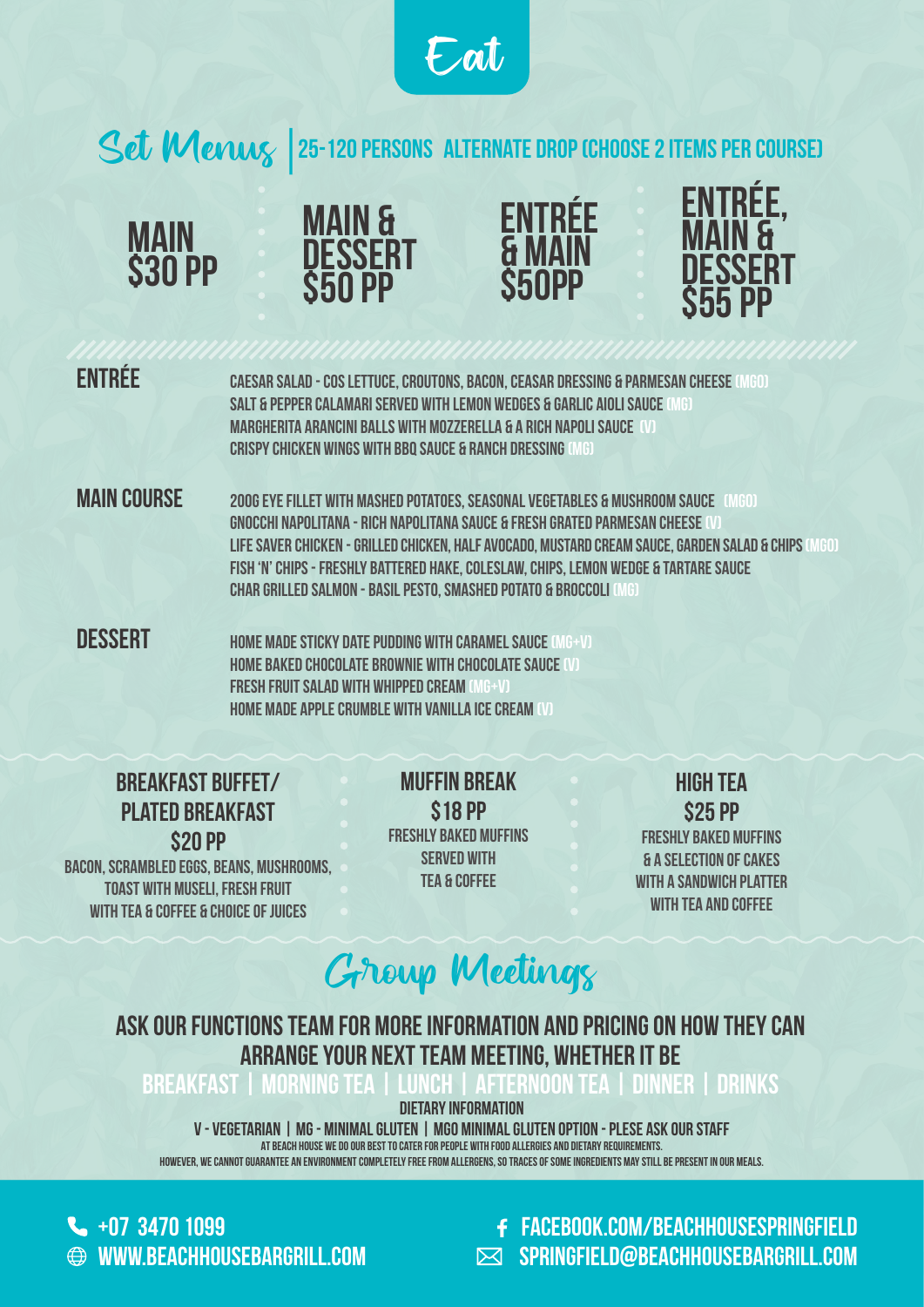Drink

## Packages for Cocktail Parties

#### **Bar Tab Set by Dollar Limit**

Bar Tab is set by Dollar Limit and is not limited by a time frame. The function holder may decide what they would like available on this type of bar tab. The functions manager can offer suggestions if needed.

**Bar Tab Set by Product** Bar Tab set by particular products selected.



**facebook.com/BeachHouseSpringfield**  $\textrm{USEBARGRILL}.\textrm{COM} \quad \textrm{23} \quad \textrm{SPRINGFIELD@BEACHHOUSEBARGRILL}.\textrm{COM}$ 

 $\sim$  07 3420  $\mu$  3420  $\mu$  3420  $\mu$  3420  $\mu$  3420  $\mu$  3420  $\mu$  3420  $\mu$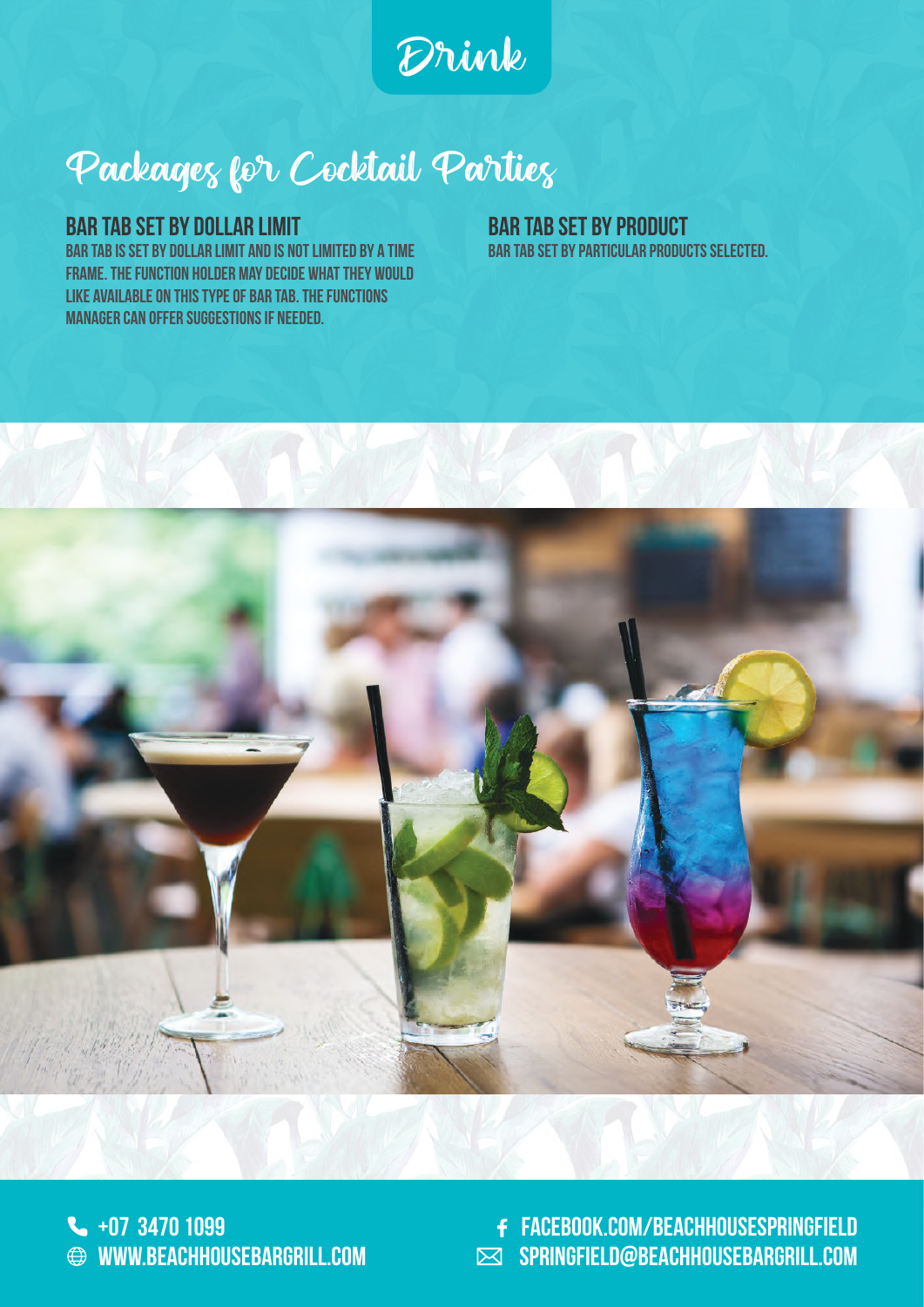Drink

## Packages for Set Menus

#### **Bar Tab Set by Dollar Limit**

Bar Tab is set by Dollar Limit and is not limited by a time frame. The function holder may decide what they would like available on this type of bar tab. The functions manager can offer suggestions if needed.

#### **Bar Tab Set by Product**

Bar Tab set by particular products selected.

#### **Custom Beverage Packages**

We are always happy to discuss any particular type of beverage package you would like, so if you feel none of our packages exactly meet your requirements, please do not hesitate to ask the Function Manager if variations are possible.

#### **Drinks Packages**

Total cost is determined by the number of people and has a set time limit. Two options exist for this beverage package: the "Surfing" drinks package and the "Sailing" drinks package.

These packages range in price from \$33 per head for a two-hour "Surfing" drink package through to \$61 per head for a four-hour "Sailing" drink package.

#### **1. SURFING PARTY DRINK PACKAGE (WITH SET MENU ONLY)**

2 HOURS AT \$33 PP 3 HOURS AT \$44 PP 4 HOURS AT \$54 PP

#### **Surfing Party Drink Package includes:**

| <b>WINF</b>        | HOUSE WHITE, HOUSE RED, HOUSE SPARKLING                                                                                      |
|--------------------|------------------------------------------------------------------------------------------------------------------------------|
| <b>TAP BEER:</b>   | <b>LOCAL TAP BEERS AND CIDER</b>                                                                                             |
| <b>SOFT DRINK:</b> | COKE, ZERO, SPRITE, LIFT, GINGER ALE                                                                                         |
| <b>JUICE:</b>      | ORANGE JUICE, APPLE JUICE, PINEAPPLE JUICE<br><b>CRANBERRY JUICE</b>                                                         |
|                    | 2. SAILING PARTY DRINK PACKAGE (WITH SET MENU ONLY)<br>2 HOURS AT \$41 PP<br>3 HOURS AT \$51 PP<br><b>4 HOURS AT \$61 PP</b> |
|                    | <b>SAILING PARTY DRINK PACKAGE INCLUDES:</b>                                                                                 |

| WINE:                 | HOUSE WHITE, HOUSE RED, HOUSE SPARKLING                               |
|-----------------------|-----------------------------------------------------------------------|
| <b>TAP BEER:</b>      | <b>LOCAL TAP BEERS AND CIDER</b>                                      |
| <b>BASIC SPIRITS:</b> | <b>SELECTION OF BASIC SPIRITS</b>                                     |
| <b>SOFT DRINK:</b>    | COKE, ZERO, SPRITE, LIFT, GINGER ALE                                  |
| <b>JUICE:</b>         | ORANGE JUICE, APPLE JUICE, PINEAPPLE JUICE,<br><b>CRANBERRY JUICE</b> |

**facebook.com/BeachHouseSpringfield**  $\textrm{USEBARGRILL}.\textrm{COM} \quad \textrm{23} \quad \textrm{SPRINGFIELD@BEACHHOUSEBARGRILL}.\textrm{COM}$ 

 $\sim$  07 3420  $\mu$  3420  $\mu$  3420  $\mu$  3420  $\mu$  3420  $\mu$  3420  $\mu$  3420  $\mu$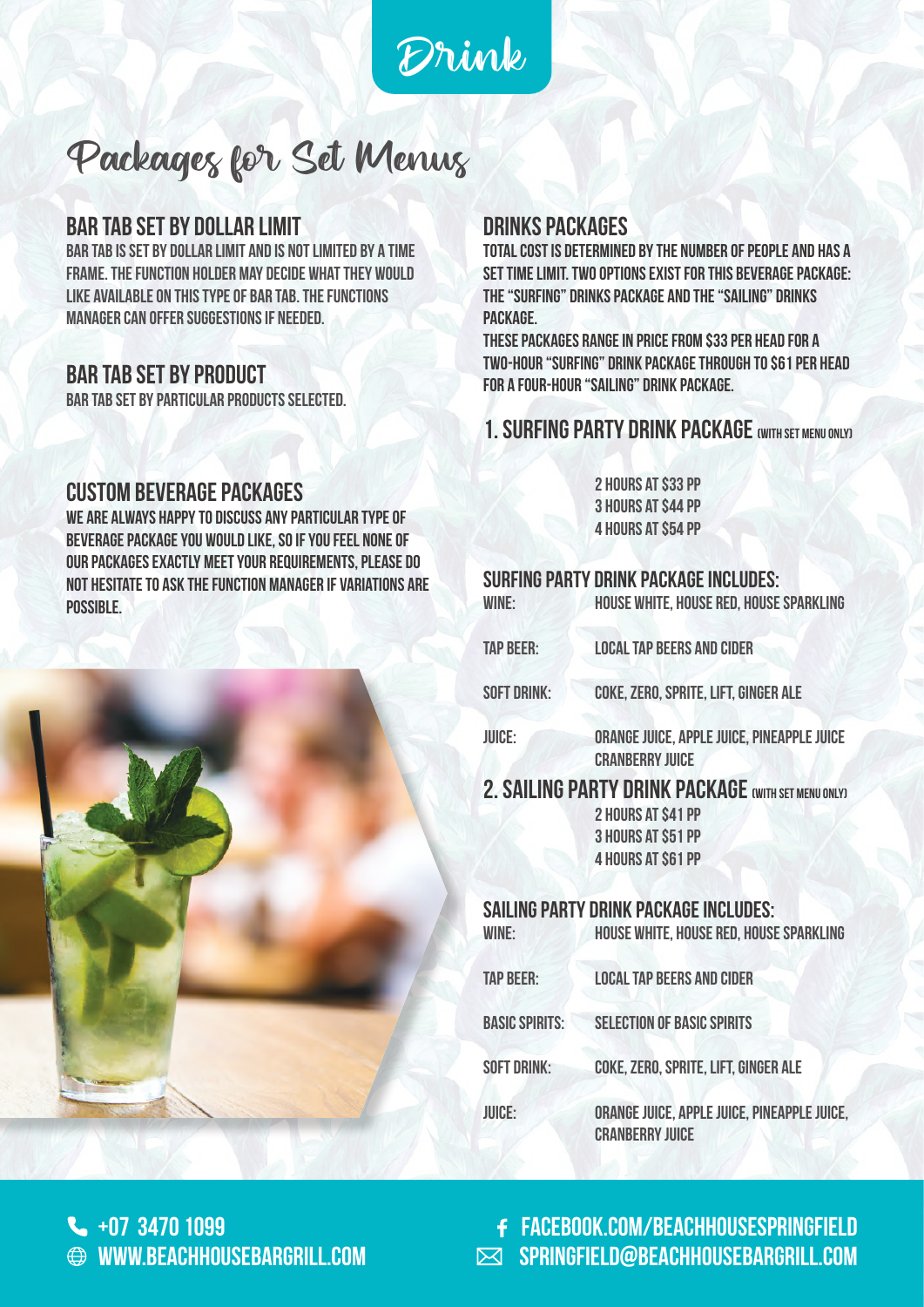## Function Extras

Special Requests

Please note that most special requests can be catered for including Vegetarian, Gluten-Free, Allergen Listings and Cooking Styles, not to mention changes in the room by agreement with the Functions Manager.

| Decorations<br><b>DECORATIONS PACKAGE 1</b><br><b>3 BUNCHES OF HELIUM BALLOONS</b>                                                                                                            | <b>\$40</b> |
|-----------------------------------------------------------------------------------------------------------------------------------------------------------------------------------------------|-------------|
| <b>DECORATIONS PACKAGE 2</b><br><b>6 BUNCHES OF HELIUM BALLOONS</b>                                                                                                                           | \$75        |
| <b>DECORATIONS PACKAGE 3</b><br><b>10 BUNCHES OF HELIUM BALLOONS</b>                                                                                                                          | \$100       |
| <b>XMAS DECORATIONS PACKAGE</b><br><b>-3 BUNCHES OF HELIUM BALLOONS</b><br>-TARI F RIINNFRS<br>-FAIRY LIGHTS<br>-TEA LIGHTS<br>-CHRISMAS TABLE-TOPPERS<br>-RONRONS<br>-TINSEL & TABLE-TOPPERS | S90         |

#### **Birthday Package \$70**

-1 Number Balloons Bunch (e.g 1 & 8 for 18th) 4 bunch Helium Balloons table runners

#### **\*Custom Packages Available**





## Entertainment

**In House Music System**

We have our own in house Audio System which has over 10,000 songs Run by the Crowd DJ App. App available on iTunes and Google Play store to download to check into the venue to request your songs.

#### **AV SYSTEM**

Each function area at Beach House has television monitors available for function holders to utilise with appropriate content. Please feel free to discuss this with our functions manager. This comes at \$50 per function.

#### **WRISTBANDS**

WRIST BANDS REQUESTED FOR FUNCTIONS (BAR TAB identification) can be purchased from the venue at \$10 per function.

### **CAKEAGE**

Cakeage is charged at \$10 Flat Rate or \$2 per head served with cream & ice cream. Price includes storage of your cake, napkins, plates and forks.

 $\sim$  07 3420  $\mu$  3420  $\mu$  3420  $\mu$  3420  $\mu$  3420  $\mu$  3420  $\mu$  3420  $\mu$  3420  $\mu$ 

**+07 3470 1099** +07 3420 0711 www.beachhousebargrill.com **www.beachhousebargrill.com** +07 3420 0711 www.beachhousebargrill.com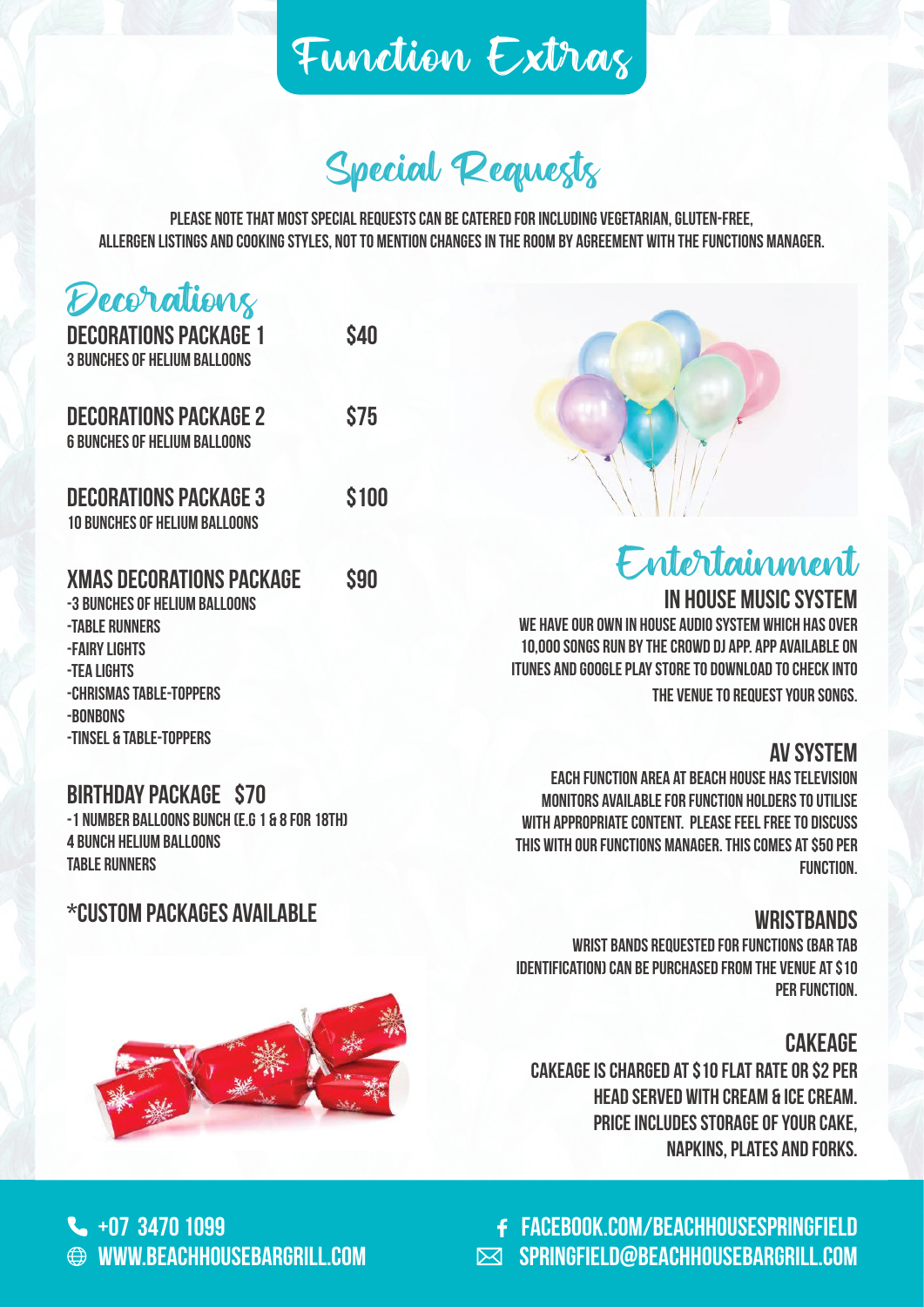Important Stuff

Terms and Conditions

#### **Confirmation**

A booking is only confirmed upon receipt of a deposit of \$100. Final payment is required 7 days prior to the event, including the minimum spend amount. In certain exceptional circumstances, it may be necessary to assign a different area/ room, Beach House will provide sufficient notice where possible.

#### **Bookings, Payments and Deposits**

Final details are due no later than fourteen working days prior to the booking date.

100% of the minimum spend amount is to be spent on food, beverage, decoration and function extras, excluding security. Menus are subject to change at any time in line with produce availability.

Final numbers are due seven days prior to the booking date. Decreased event numbers within five working days will not be accepted. Increased event numbers within five working days must be discussed with our Functions Coordinator. Payments can be made by credit card, cash, cheque or direct deposit. Please email through a remittance statement to our Functions Coordinator for confirmation of payment. Should you require a tax invoice, please request one from our Function Coordinator. Cheque payments are required 14 days prior to event. One bill will be provided per function. A credit card is required as a security bond in the instance of any damages caused.

**Bank Deposit: BEACH HOUSE springfield pty ltd BSB: 084-004 A/C:22-849-5310**

#### **Decorations and Theming**

Theming and decorating must be prearranged and approved by our Functions Coordinator and must include details of any decorations not supplied by Beach House. Decorating the function space is allowed, however certain decorations are not permitted (i.e. confetti, sticky tape, table scatters and party poppers). In the instance that these are used, the client is liable for any damages caused and/or cleaning expenses associated.

Apart from birthday cakes, no other food is permitted to be brought into the venue.

#### **Belongings and Gifts**

All belongings and gifts are to be collected upon conclusion of the function. Should storage be required, this must be prearranged with our Function Coordinator prior to the function date.

Beach House does not accept responsibility for the injury, damage or loss of any client's property left in the premises prior to, during or after an event. Any damages caused to Beach House property during an event are the financial responsibility of the client.

#### **Security**

Where a function requests a crowd controller or a function is deemed to require a crowd controller by our functions team, the crowd controller will be organised by Beach House. All associated costs incurred must be paid by the function holder prior to the event. Talk to our Functions Coordinator for more information.

 $\sim$  07 3420  $\mu$  3420  $\mu$  3420  $\mu$  3420  $\mu$  3420  $\mu$  3420  $\mu$  3420  $\mu$  3420  $\mu$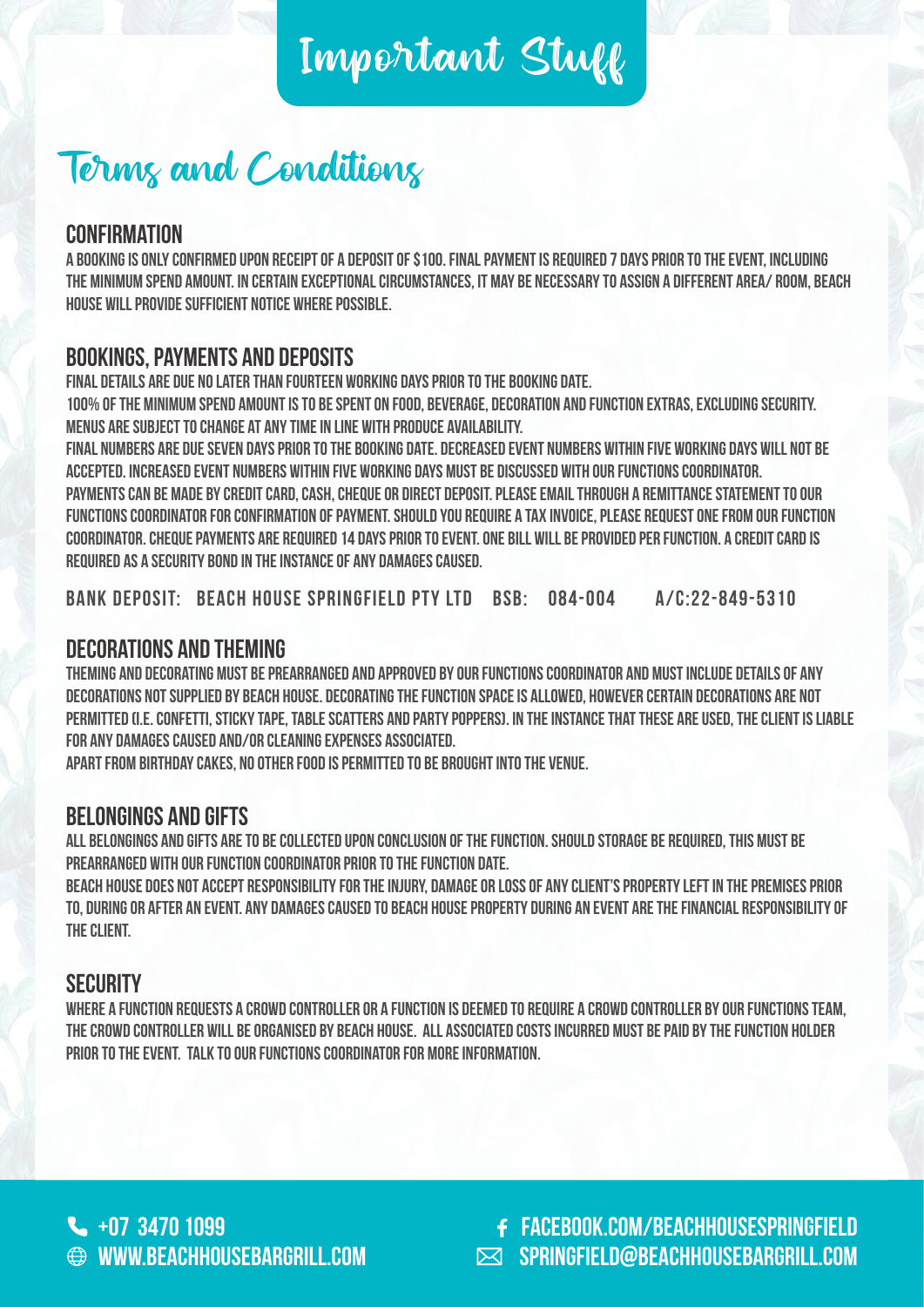# Important Stuff

## **Minors**

Any guests under 18 years of age must have their parent/ legal guardian's supervision at all times and are restricted to movements within the function area only. Should a minor be found in other areas within the hotel unaccompanied, the minor and their parents/ legal guardians may be asked to leave the premise immediately.

All minors must vacate the premises no later than 10:00pm.

All minors attending a function must be outlined on the Minors Agreement form. In the instance, a minor is not on the submitted Minors Agreement form from the client, they may be denied entry along with their parents/ legal guardian. Beach House has zero-tolerance on underage drinking. Should a minor be found consuming alcohol the function may be shut down. Please consult our Functions Coordinator on any instance of a minor attending your event.

### **Cancellations**

WRITTEN NOTIFICATION MUST BE PROVIDED TO THE FUNCTIONS COORDINATOR IN ALL INSTANCES.

Notice outside 1 calendar month prior to the booking date, the deposit will be retained and held in trust for another date (for a six month period). Notice within 1 calendar month of the booking, 100% of the deposit will be retained. Notice within 14 days of the booking date 100% of the deposit will be retained and 100% of the agreed catering spend will be invoiced for payment within seven days. Any cancellation charged for third party items hired on behalf of the client is payable by the client. Change of date or postponement of the event booking will be treated as a cancellation at the discretion of your Functions Coordinator. Events booking in November/ December may have additional cancellation policies.

#### **Regulations**

Hotel Management and staff adhere to the laws governing the Responsible Service of Alcohol - Queensland Liquor Licensing Department. Patrons showing signs of undue intoxication or disorderly behaviour will be refused service and will be asked to leave the premises. Management has the right to exercise regulatory conditions at any time during a function if it is believed that the alcohol consumption rate is excessive.

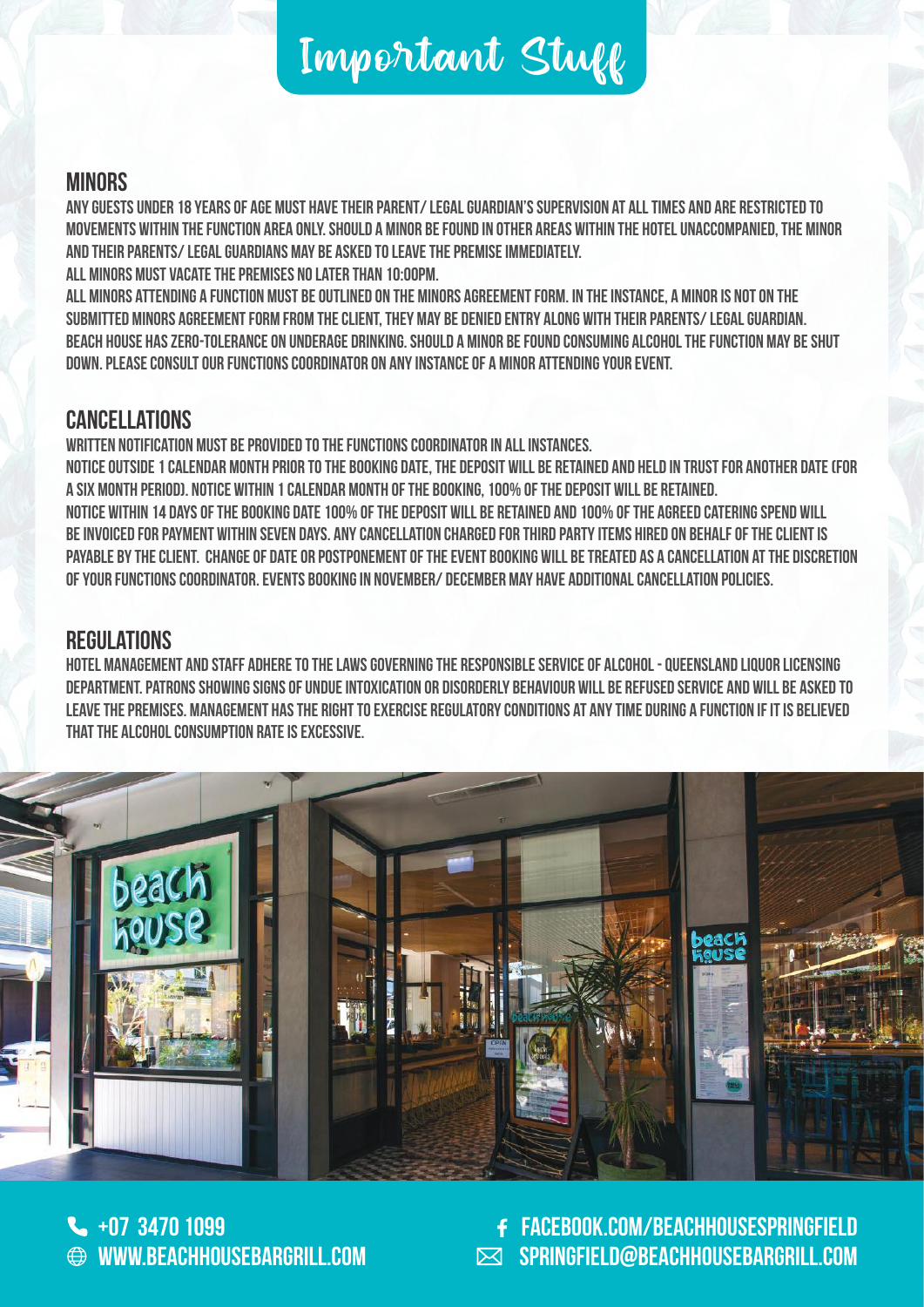|  | Notez |  |
|--|-------|--|
|  |       |  |
|  |       |  |
|  |       |  |
|  |       |  |
|  |       |  |
|  |       |  |
|  |       |  |
|  |       |  |
|  |       |  |
|  |       |  |
|  |       |  |
|  |       |  |
|  |       |  |

**+07 3470 1099** +07 3420 0711 www.beachhousebargrill.com **www.beachhousebargrill.com** +07 3420 0711 www.beachhousebargrill.com